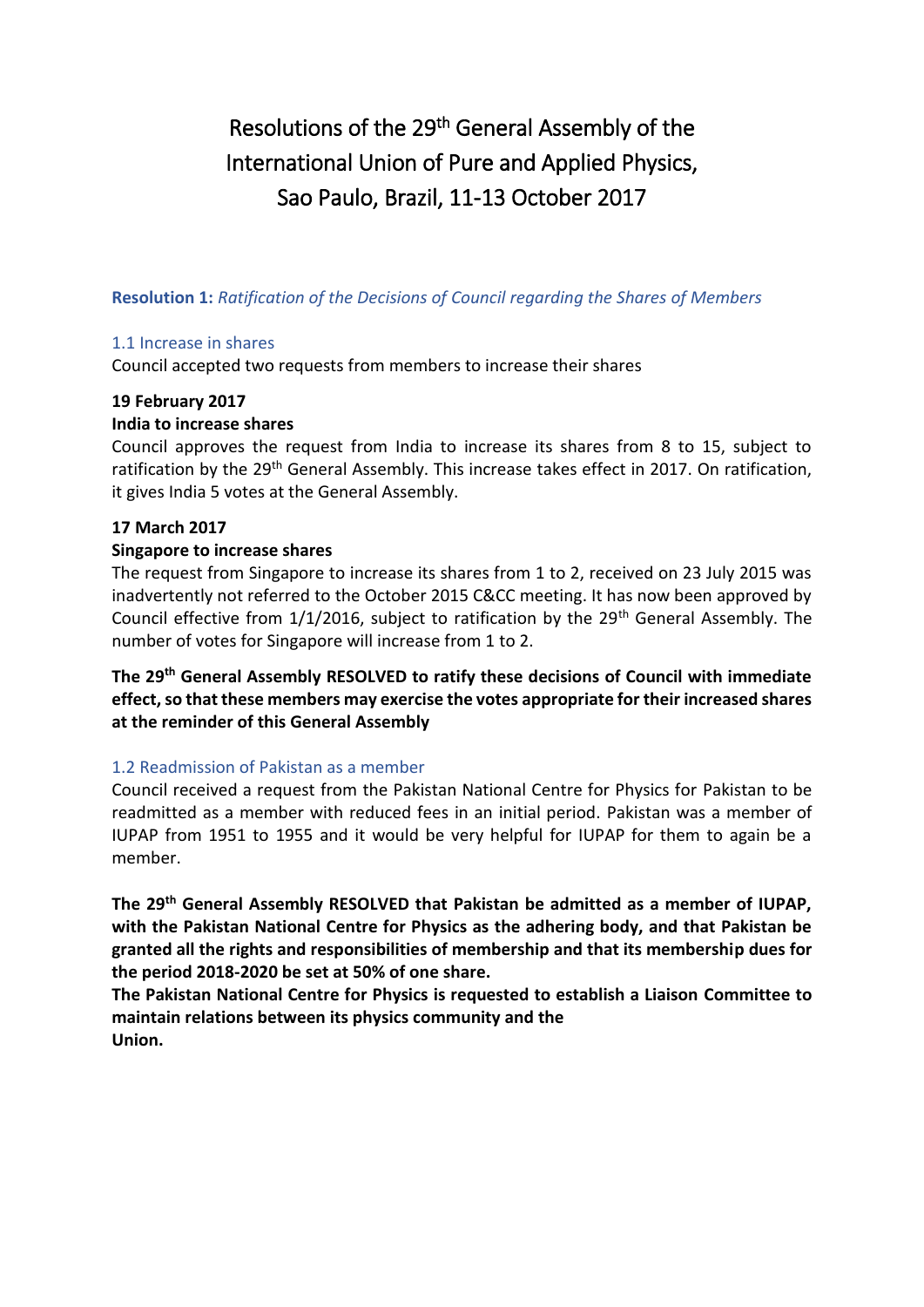# 1.3 Members with dues outstanding

## 1.3.1 Members lose right to vote

Countries with more than 3 but less than 6 years unpaid dues continue to receive invoices, with note to say they do not have voting status until past due fees are reduced to 3 years or less. These members are:

- $\bullet$  Cuba
- Ethiopia
- Senegal
- **•** Saudi Arabia

#### **The 29th General Assembly RESOLVES to ratify these decisions of Council with immediate effect.**

## 1.3.2 Members transferred to observer status

Countries with more than 6 years unpaid dues will be recorded as past member with observer status. The office will write to advise them on this and to say that if they wish to reinstate their membership status they should make that request. Although, strictly they should pay the past dues to be reinstated, but that may be negotiated. Advise IUPAP-SG to write these outstanding dues off as unrecoverable.

- Cameroon
- Colombia
- Egypt
- Kenya (which was on a extremely reduced 200 EUR pa due rate)
- Mongolia

Some of the members dues for past years are also to be written off as they are unlikely to be received. They are:

- $\bullet$  Greece 2015 and 2016 dues
- Cuba 2014, 2015 and 2016 dues

**The 29th General Assembly RESOLVES to ratify the decisions of Council on Member matters regarding the transfer to observer status and to write off outstanding dues in the accounts.**

## **Resolution 2:** *Ratification of Decisions made by Council on retiring commission members*

The 29<sup>th</sup> General Assembly notes the decisions made by Council, as set out in the minutes of Council available on the IUPAP website, **and RESOLVED to ratify the Council decision of 31 March 2017**

**"***Ruling on retiring commission members Council approves the ruling that, when a member retires from a Commission during a term and is replaced, if the replacement member serves more than half of the term, they are counted as a member for that term in determining terms of service. If the replacement member serves less than half of the normal term, that service shall be disregarded in determining terms of service."*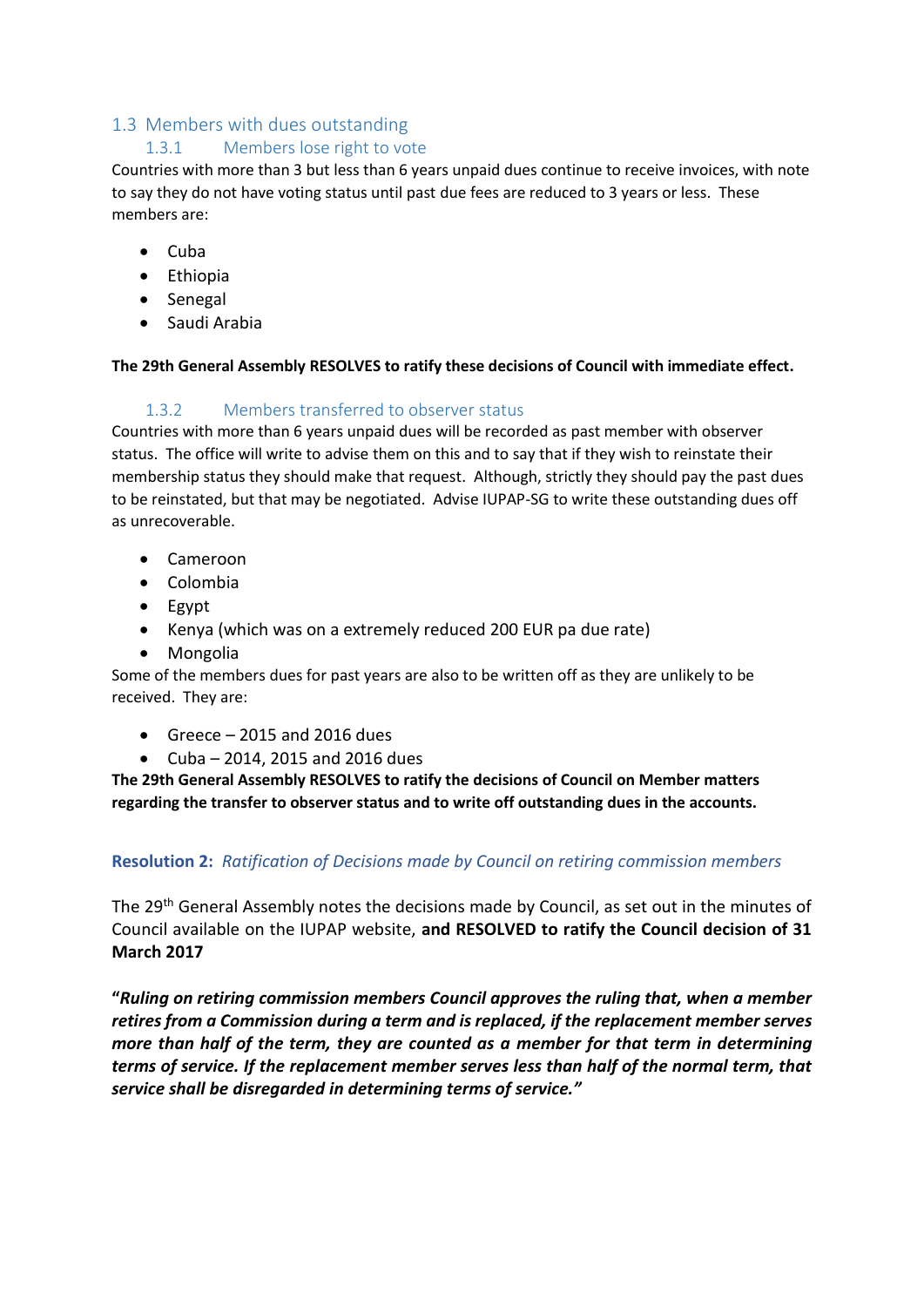#### **Resolution 3:** *Membership Dues for 2018 to 2020*

As advised to members in a memo distributed on 13 March 2017, on the recommendation of Commission C1: Commission on Finance, and in agreement with the Resolutions of the 27th General Assembly of IUPAP,

# **The 29th General Assembly of IUPAP RESOLVED that dues for 2018 to 2020 be based on the World Bank annual inflation rate for 2016 of 3.1%, and will be**

- for 2018: 2276 EUR
- for 2019: 2347 EUR
- for 2020: 2420 EUR

#### **Resolution 4:** *Special Resolution regarding the Chair of C2: SUNAMCO*

For a number of reasons the usual succession arrangements for Commissions did not work to ensure that existing members of C2 have built up the experience necessary to be effective Chairs of the Commission for 2018-2010. It is desirable to appoint a previous Chair of the Commission as the Chair of C2 in this period to bridge this experience problem.

#### By-Law II.2.2 states that

*"Chairs may not be re-elected to any position on the Commission beyond their term as Chair, and Vice-Chairs and Secretaries may not be re-elected to the same positions nor be re-elected as an ordinary member – except in extraordinary circumstances, and, in such circumstances, special approval by the General Assembly is required."*

**The 29th General Assembly RESOLVED that special approval is given to appoint Peter Mohr, who was Chair of C2 from 2009-2011, as the Chair of C2 from 2018-2022**

#### **Resolution 5:** *Continuation of Working Groups*

**After consideration of the reports of the Working Groups the 29th General Assembly RESOLVED that all working groups except WG5 and Interim WG15 be continued until the 30th General Assembly in 2020, and DELEGATES to the Executive Council the Authority to approve those changes to the membership of Working Groups which it sees as appropriate.**

#### **Resolution 6:** *Working Group 5, Women in Physics*

#### 6.1 Continuation of the Working Group

#### Noting that:

- The problem which this Working Group addresses is unlikely to be solved within 3 years. An element of continuity would be very helpful in sustaining and growing the influence that the WG is exerting.

- The difficulty that the Working Group faces in managing the next ICWP conference when it will happen outside its agreed term of existence

- In addition, the ICSU Collaborative Gender Gap project runs 2016-2019. It is likely that the WG will wish to undertake implementation of the findings. The IUPAP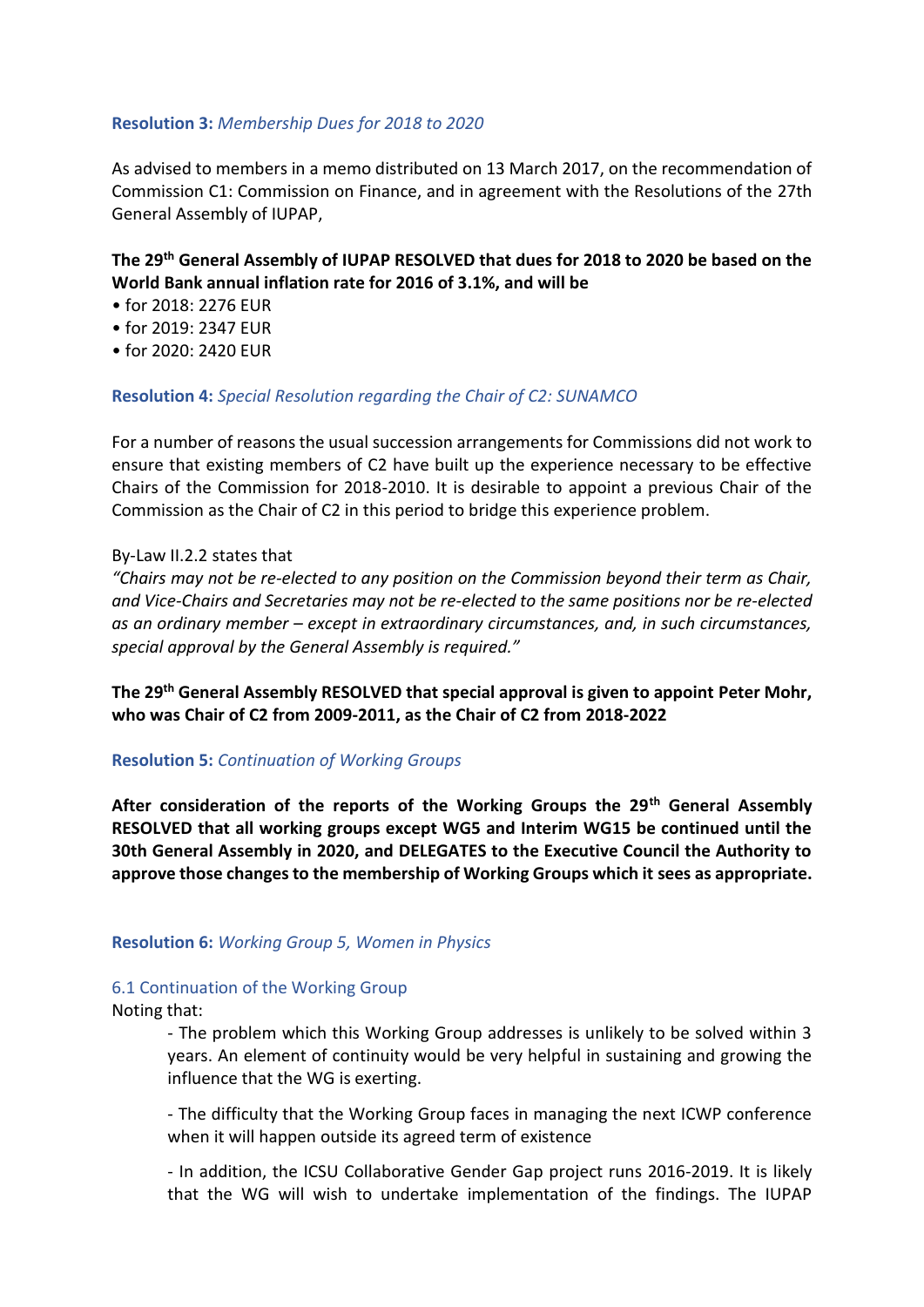Working Group in fact wrote the first draft of this project, and 4 WG members are on the project executive.

Guaranteeing its existence to 2023 will give the working group the confidence to plan that implementation.

# **The 29th General Assembly RESOLVED that WG5 be continued for 6 years until the 31st General Assembly of 2023**

#### 6.2 Charge WG5 to organise the 7th ICWIP

The Conference every 3 years has become an implement of change and of inspiration. Countries were expressing interest in bidding for the 7th WCIP well before the 6th ICWIP.

## **The 29th General Assembly RESOLVED to charge the working group to organise the 7th ICWIP**

## 6.3 Diversity and inclusion in Physics

It has been demonstrated that discussions on gender issues can be one of the most important actions in bringing about positive change in a community. IUPAP supported conferences are an important venue to facilitate these discussions among physicists, not just women physicists.

**The 29th General Assembly RESOLVED to encourage IUPAP-sponsored conferences to have a session for all participants on diversity and inclusion in Physics, together with IUPAP values.**

#### 6.4 Female plenary speakers

The reports of the IUPAP Gender Champion refer specifically to low numbers of women as invited or plenary speakers. This provides a negative impact in terms of career role models, professional development of leading women, and leadership in physics.

**The 29th General Assembly RESOLVED to encourage IUPAP-sponsored conferences to include more female plenary speakers, and asks that the number of male and female plenary and invited speakers at the conference be reported in the conference report to IUPAP**

#### **Resolution 7:** *Neutrino Physics Panel*

Council was pleased to endorse the initiative to create a Neutrino Panel as a combined effort under the supervision of the C4, C11 and C12 Commissions together with the WG1, WG9 and WG10 Working Groups. The C11 Commission will take the role as the coordinating Commission of the action. The suggested mission of the Neutrino Panel is:

'*to promote international cooperation in the development of an experimental program to study the properties of neutrinos and to promote international collaboration in the development of future neutrino experiments to establish the properties of neutrinos*.'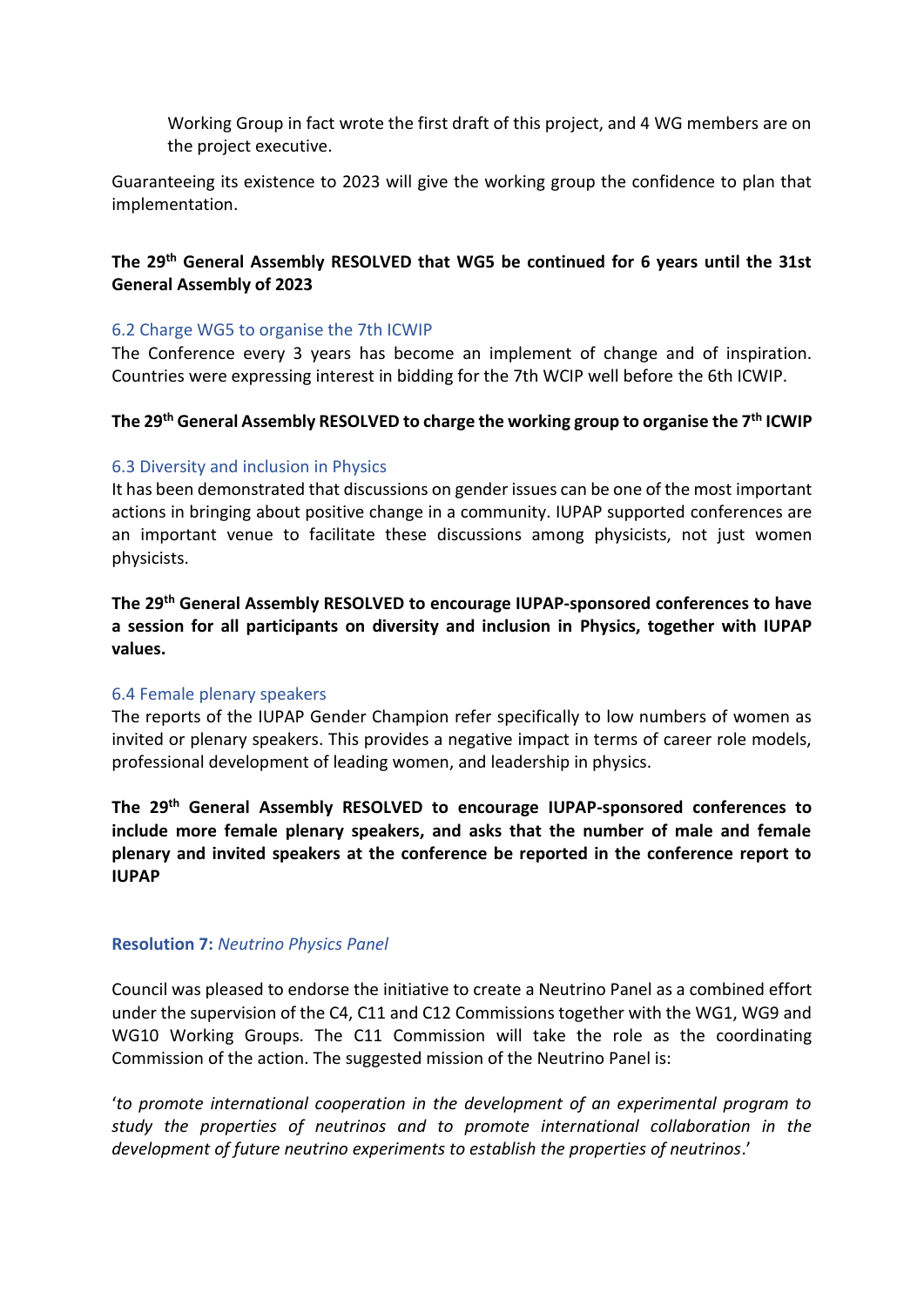**The 29th General Assembly RESOLVED to establish the Neutrino Panel, composed of nominees of C4, C11, C12, WG1, WG9 and WG10, under the supervision of those Commissions and Working Groups and coordinated by C11**

**The 29th General Assembly DELEGATED to the Executive Council the authority to approve the mission of the Neutrino Panel and the membership of the Panel**

## **Resolution 8:** *Working Group 15, Soft Matter*

Having received the report of the Interim Working Group on Soft Matter Physics (Interim WG15) the **29th General Assembly RESOLVED to establish the Working Group on Soft Matter Physics, WG15, with the mandate:**

- **1. To organize or assist in the organization of an International Conference "Soft Matter Around the World" which rotates every 3 years to each geographic region (Europe- Africa, the Americas, and Asia-Pacific).**
- **2. To coordinate soft-matter-related regional, national & local conferences, meetings & workshops**
- **3. To coordinate soft matter education, such as summer and winter schools and short courses and help organize them if a need appears**
- **4. To promote soft matter research through information exchange, publicity, prizes, publications, etc.**
- **5. To strengthen the connections between academic and industrial soft matter research and development through outreach events, short courses, etc.**
- **6. To advise the 30th General Assembly in 2022 on the best way to ensure that IUPAP continues to nurture soft matter physics.**

**The 29th General Assembly delegates to the Executive Council the authority to approve the membership of the Working Group on Soft Matter Physics.**

**The term of the Working group in the first instance shall be until the 30th General Assembly**

#### **Resolution 9:** *Terms of Office for new Commissions*

#### Statute IV. C states that:

*C. The term of office of Councillors normally begins and ends at the end of each General Assembly. In exceptional circumstances the General Assembly may extend the term of office.* However, nothing in the Statues or By-Laws, states the starting and ending dates for members of Commissions. Looking at the recorded dates for previous commission demonstrates a confusion on this. By-Law II.2 now states: Terms of Office

- 1. All elections are for a term of three years.
- 2. Chairs may not be re-elected to any position on the Commission beyond their term as Chair, and Vice-Chairs and Secretaries may not be re-elected to the same positions nor be re-elected as an ordinary member – except in extraordinary circumstances, and, in such circumstances, special approval by the General Assembly is required. Ordinary members may be elected twice.
- 3. Normally the Secretary, Vice-Chair and Chair are to be chosen from among those who have served at least one term on the Commission.
- 4. Service in all capacities shall not exceed three terms.

# **The 29th General Assembly RESOLVED that By-Law II.2 be amended**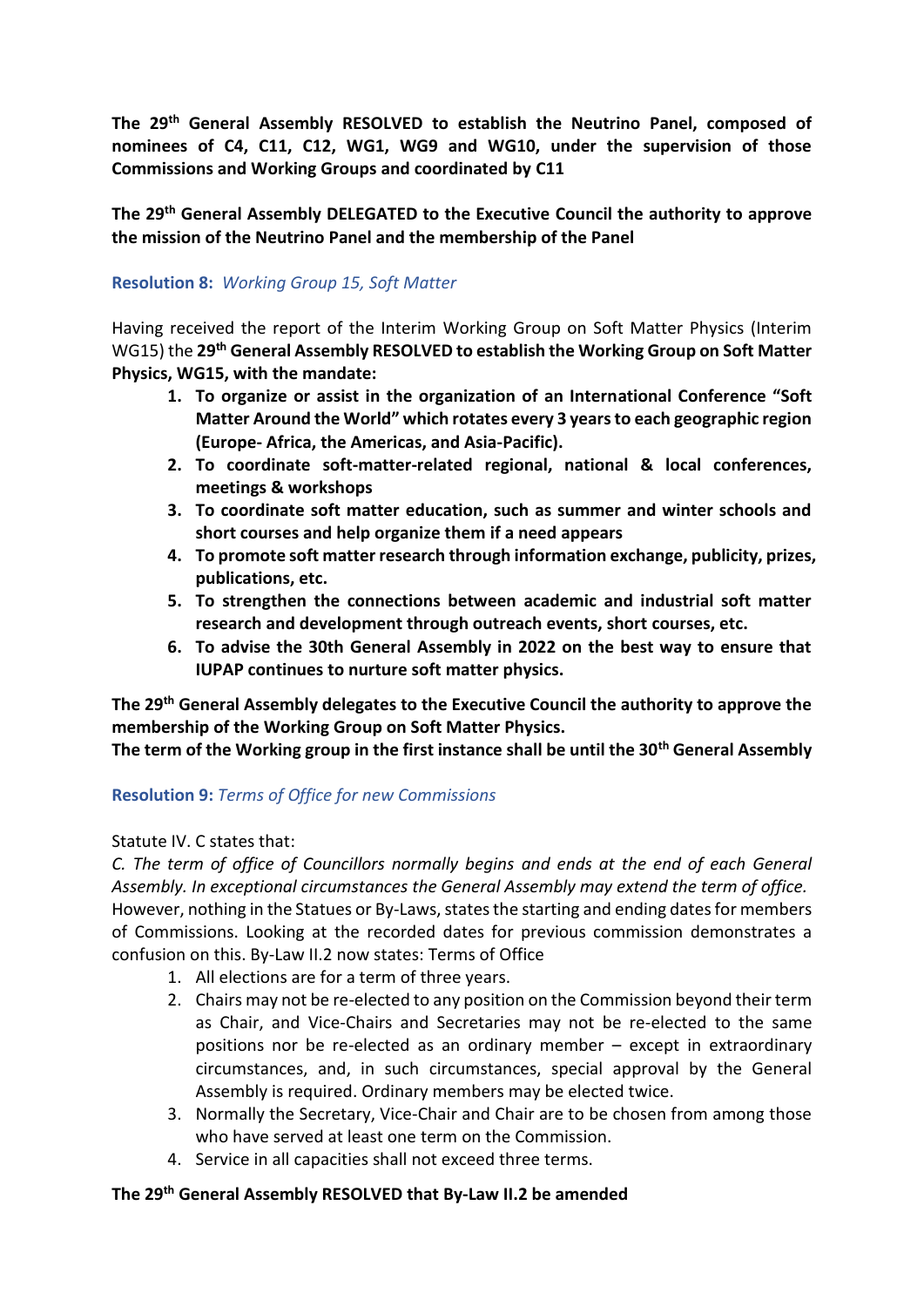- **1. by the insertion of a new clause 2 that states:**
	- **The term of office of members of Commissions normally begins 1 January of the year after each General Assembly, and ends on 31 December of the year of the next General Assembly. In exceptional circumstances the General Assembly may extend the term of office.**
- **2. by the appropriate renumbering of the following clauses**

# **Resolution 10:** *New Mandate for C17*

C17 requests and Council recommends that the 29th General Assembly APPROVES the revision of Article 1 of the C17 Mandate to read as follows:

Article 1

To promote the exchange of information and views among the members of the international scientific community in the general field of Laser Physics and Photonics including:

- 1. the physics of coherent and/or high brightness electromagnetic energy generation and transmission;
- 2. the physics of interactions of laser or high brightness electromagnetic radiation with matter;
- 3. the application of lasers and other high brightness electromagnetic radiation sources to science and technology.

## **The 29th General Assembly RESOLVED to revise Article 1 of the C17 mandate as recommended.**

## **Resolution 11:** *The International Year of Basic Science for Development*

Having received the document *19.1 IYBSD* describing the proposed International Year of Basic Science for Development

# **The 29th General Assembly RESOLVED to pursue and strongly support the plan to establish 2022 as the International Year of Basic Sciences for Development, along the guidelines outlined in the document 16.2 IYBSD**

## **Resolution 12:** *The ICSU-ISSC merger*

After receiving and discussing reports from the Treasurer of ICSU, Barbara Erazmus and the President regarding the proposed merger of ICSU and ISSC,

# **The 29th General Assembly of IUPAP RESOLVED that IUPAP casts its vote at the ICSU General Assembly in favour of the proposal to merge ICSU and ISSC.**

## **Resolution 13:** *To establish a Working Group on Physics and Industry*

The mission of IUPAP is *to assist in the worldwide development of physics, to foster international cooperation in physics, and to help in the application of physics toward solving problems of concern to humanity.*

It is becoming clear that, without good connections with the majority of physicists, who work in industry and on the applications of physics, IUPAP is hampered in achieving this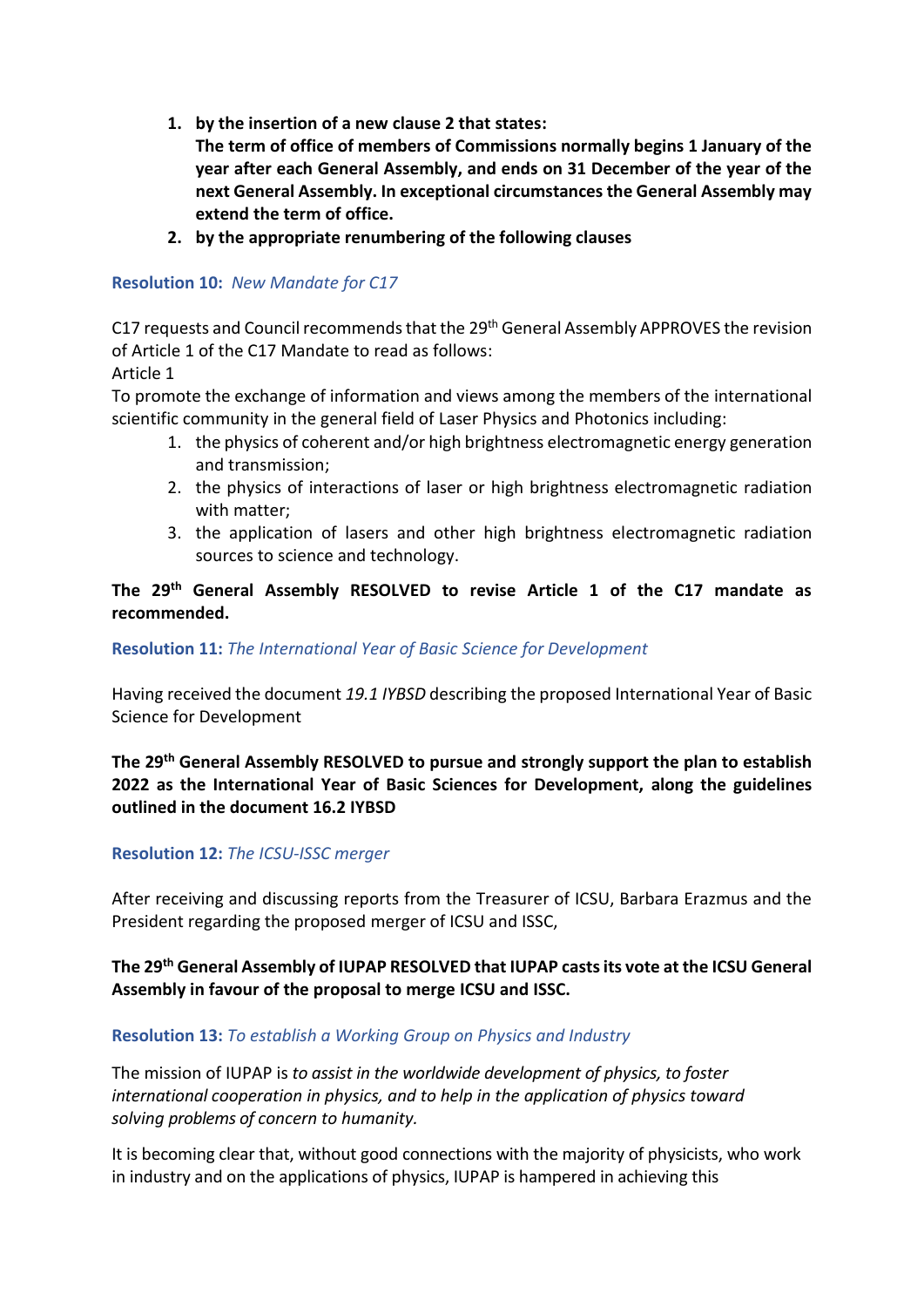mission. While IUPAP has always professed that it works for "pure and applied physics" structurally many of the IUPAP members are societies and academies which do not have strong connections with their local industries or with their local industrial physicists. That may be the underlying reason why, in spite of many attempts to improve the IUPAP connections with Industrial physicists and with physics industries, very little progress has been made.

# **Council recommends that IUPAP establish a Working Group on Physics and Industry**

**This working group will be charged to report to the 30th General Assembly with recommendations on how IUPAP can strengthen its connections with physicists working in industry, and with industries which make strong use of physics to develop and deliver their products.**

It will consider, among other options,

- 1. The possibility of creating a Commission on Physics in Industry
- 2. The continuation of the Working Group on Physics in Industry with a specific mandate
- 3. Identifying particular commissions and working groups which would benefit from close involvement with industry, and guiding that involvement
- 4. Identifying particular tasks undertaken by IUPAP which would benefit from close involvement with industry, and guiding that involvement
- 5. How physics industries may be closely connected to IUPAP, for example through a corporate membership structure.

The Executive Council will receive reports from the Working Group on Physics in Industry in 2018 and 2019 and it is requested that the General Assembly authorises the Executive Council to act on recommendations in those reports except for recommendations which prolong the Working Group, transform it to a Commission, or change the membership structure of IUPAP.

## **The 29th General Assembly RESOLVED**

- **1. To establish a Working Group on Physics in Industry to serve until the close of the 30th General Assembly**
- **2. To charge the Working Group on Physics in Industry to report to the 30th General Assembly with recommendations on how IUPAP can strengthen its connections with physicists working in industry, and with industries which make strong use of physics to develop and deliver their products.**
- **3. To delegate to the Executive Council the responsibility of appointing the Chair and the members of the Working Group on Physics in Industry.**

## **Resolution 14:** *To establish a Working Group on the Centenary of IUPAP*

At its first meeting since the 28<sup>th</sup> General Assembly the Council asked Kennedy Reed to advise it on options for ways in which IUPAP should commemorate and celebrate its Centenary. Options considered have included the production of both a scholarly book on the history of IUPAP, which is regarded as desirable because IUPAP does not have extensive archives, producing a glossy, popular account of the past and future of IUPAP, and running various celebratory functions in 2022 (the centenary of the foundation of IUPAP) and in 2023 (the centenary of the first IUPAP General Assembly)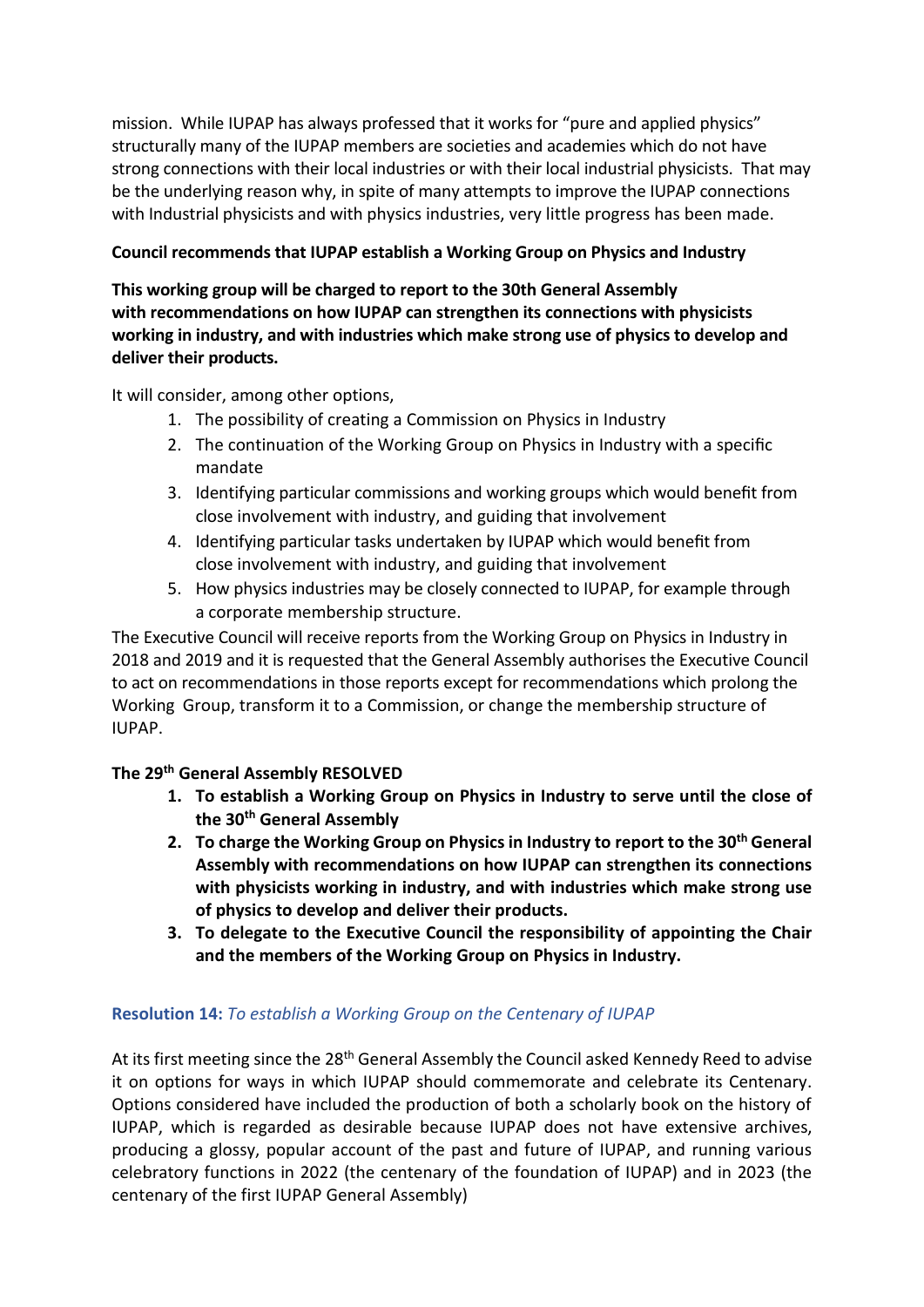To assist in the development of these plans the Council in October 2016 agreed that one of the Vice Presidents at large should have responsibility for the Centenary, and it also agreed to recommend that the 29<sup>th</sup> General Assembly should establish and Working Group on the Centenary of IUPAP, which should continue in existence at least until the  $31<sup>st</sup>$  General Assembly in 2023, and advice Council and the 30th General Assembly in 2020 on how to commemorate and celebrate the centenary of the creation of IUPAP in 2022 and the centenary of the first General Assembly in 2023.

## **The 29th General Assembly RESOLVED**

- **1. To establish a Working Group on the Centenary of IUPAP to serve until the close of the 31st General Assembly**
- **2. To charge the Working Group on the Centenary of IUPAP to advise Council and the 30th General Assembly on how to commemorate and celebrate the centenary of the creation of IUPAP in 2022 and the centenary of the first General Assembly in 2023**
- **3. To delegate to the Executive Council the responsibility of appointing the Chair and the members of the Working Group on the Centenary of IUPAP.**

## **Resolution 15:** *SESAME*

Having received a report from Sandro Scandolo, who represented IUPAP at the opening of SESAME,

**The 29th General Assembly congratulates the Council, Director and management on the successful opening of SESAME, RESOLVES that IUPAP will continue its support of the SESAME travel program at the existing level until the 30th General Assembly, and DELEGATES to the Executive Council the Authority to conclude any agreement necessary to formalise this resolution**

#### **Resolution 16:** *Redefinition of SI Proposed by the Chair and Vice Chair of C2*

Noting that:

The SI came into being in 1960 with IUPAP providing important impetus for that international adoption of a complete and coherent system of units. It is fitting that IUPAP continue its role in support of internationally agreed-upon units by supporting the current plans for redefinition.

The most immediate need for redefinition arises from the problem of the kilogram. Today, the kilogram is defined as the mass of the International Prototype

Kilogram (IPK), a platinum- iridium cylinder kept in a vault at the International Bureau of Weights and Measures (the BIPM). For some time, and most especially in recent years, it has become clear that the mass of IPK has been drifting and changing with respect to other mass standards manufactured at the same time as IPK, and subsequent to that time. The circumstance of having the standard of mass itself subject to changes in, for example, the surface contamination of an artifact, is unacceptable in the modern era. It is akin to the situation when the unit of time, the second, was defined as a fraction of the mean solar day,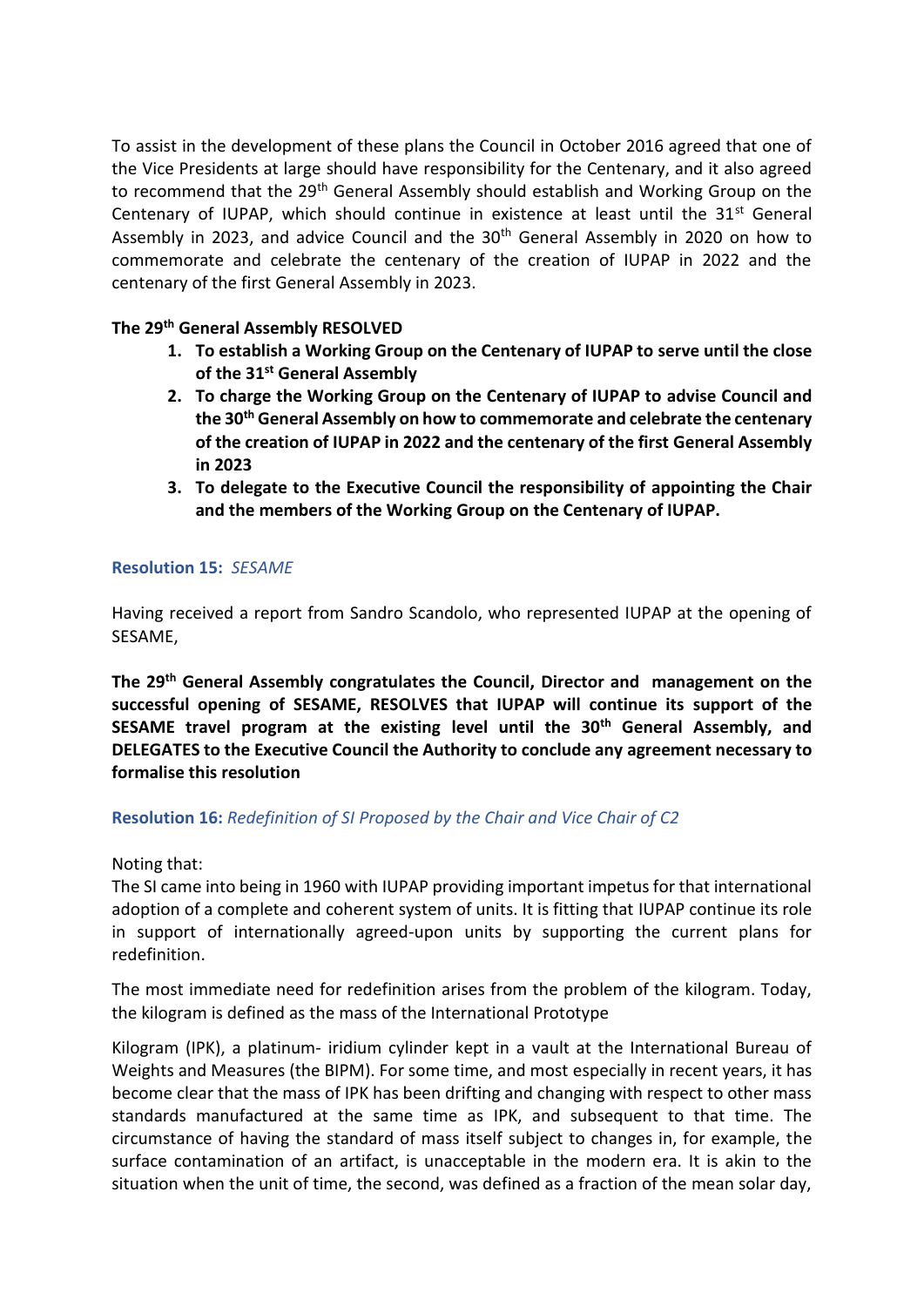a time interval known to be changing due to the variability of the rotation rate of the earth. That problem was solved by defining the hyperfine interval in atomic cesium to be a fixed and exact frequency. The electric unit, the ampere, is now defined in terms of the forces between current-carrying wires. Because the realization of that definition is so difficult, a parallel system of electrical units based on conventional (but not Si) values for the Josephson ratio 2e/h and the quantum Hall resistance, h/e2, is commonly used instead of the SI. The redefinition will join the SI and this parallel system of practical units, removing ambiguity and allowing the highest possible accuracy realization of SI electrical units.

The redefinition of the kelvin, the unit of temperature, will resolve issues with the difficulty of realizing the current definition, which is based on defining the triple point of water. The redefinition of the mole represents a major simplification and a democratization relative to the element chosen to define it.

The SI redefinition will modernize the SI, eliminate drifts and uncertainties in the definitions of four base units, and reduce the uncertainties in the values of the fundamental constants.

Further information about the introduction of the new definitions of the units is available from the website of the Bureau International de Poids et Mesures,

www.bipm.org/utils/common/pdf/24\_CGPM\_Resolutions.pdf and [http://www.bipm.org/cc/CCU/Allowed/23/CCU\\_Final\\_Recommendation\\_U1\\_\\_2017.pdf](http://www.bipm.org/cc/CCU/Allowed/23/CCU_Final_Recommendation_U1__2017.pdf) or for the definitive recommendation in French [http://www.bipm.org/cc/CCU/Allowed/23/CCU\\_Final\\_Recommendation\\_U1\\_2017\\_FR.pdf](http://www.bipm.org/cc/CCU/Allowed/23/CCU_Final_Recommendation_U1_2017_FR.pdf)

**The 29th General Assembly RESOLVED that the International Union of Pure and Applied Physics strongly supports the proposed revision of the International System of Units (Système International d'Unités, the SI) in which the current definitions of four of the base units of the SI will be replaced with definitions involving the specification of fixed and exact values of four of the fundamental constants of nature. Specifically, the current definitions of the kilogram, the ampere, the kelvin, and the mole will be replaced with definitions that fix the values of the Planck constant, the elementary electric charge, the Boltzmann constant, and the Avogadro constant. IUPAP supports the institution of the redefined SI on the timescale recommended by the Consultative Committee on Units (CCU) so that it takes official effect on World Metrology Day, 20 May 2019.**

## **Resolution 17:** *Funding of Science, especially in Brazil*

The funding of science research and education is under significant threat in many countries. Budget cuts of 5-10% have been common and are to be deplored. Higher cuts, particularly in developing countries, are of even more concern. The disruptive effects of such cuts can delay and diminish education, research and development for many years after an improved economic situation allows their restoration. When IUPAP can make a positive contribution that should be brought to the attention of Council for action.

In Brazil, the budget for research of the Ministry of Science, Technology, Innovations, and Communications had a cut of 44% in 2017, and a new cut of 15.5% is expected for 2018. This will damage the country for many years, with the dismantling of internationally renowned research groups and a brain drain involving its best scientists.